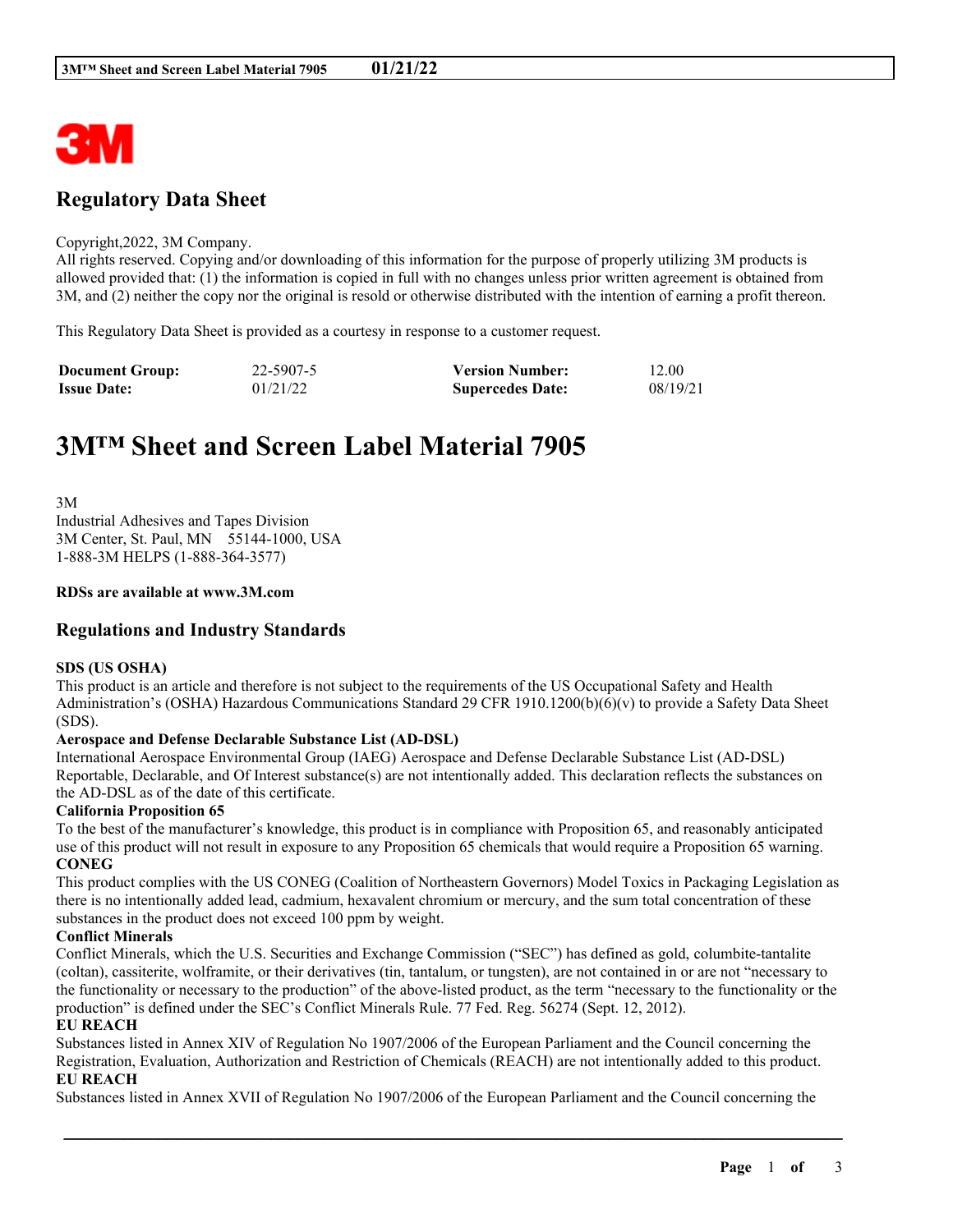Registration, Evaluation, Authorization and Restriction of Chemicals (REACH) are not intentionally added to this product. **EU REACH**

This product, including any article that the product is composed of, does not contain at greater than 0.1% by weight a Substance of Very High Concern (SVHC) substance identified according to Article 59 of REACH. This declaration reflects the substances on the candidate SVHC list, effective January 2022.

## **EU RoHS**

This product does not exceed the maximum concentration values (MCVs) set under EU Directive 2011/65/EU (RoHS recast/RoHS 2), as stated in Annex II to that directive. This means that each of the homogenous materials within this product does not exceed the following MCVs: (a) 0.1% (by weight) for lead, mercury, hexavalent chromium, polybrominated biphenyls or polybrominated diphenyl ethers; and (b) 0.01% (by weight) for cadmium.

## **EU RoHS Phthalates**

This product does not exceed the maximum concentration values (MCVs) for phthalates set under EU Directive 2011/65/EU (RoHS recast/RoHS 2), as amended by EU 2015/863, which applies to finished EEE after July 22, 2019 for Category 1-7, 10- 11 products and after July 22, 2021 for Category 8 and 9 products. This means that each of the homogeneous materials within this product does not exceed the MCV of 0.1% (by weight) for each of the following phthalates: DEHP, BBP, DBP, and DIBP.

## **GADSL**

This product contains a Declarable or Prohibited substance(s) that is present at or above the reportable threshold levels in the Global Automotive Declarable Substance List (GADSL). This declaration reflects the substances on the list as of the date of this certificate. 7905:  $3M$ (tm) Polyester Label Material is available in the public domain of IMDS as a Semi-Component *Module entry with ID 426271213.*

## **Halal**

This product has not been certified Halal.

#### **Kosher**

This product has not been certified Kosher.

#### **Living Building Challenge℠ 4.0 Red List**

Living Building Challenge℠ 4.0 Red List substances are not intentionally added to this product.

## **Stockholm Agreement**

This product does not contain Persistent Organic Pollutants (POPs) at or above applicable thresholds per Annexes A, B, and C of the Stockholm Convention, May 2004 and subsequent amendments.

## **TSCA Section 6**

This product is not known to contain 2,4,6-Tri-tert-butylphenol (CAS 732-26-3).

## **TSCA Section 6**

This product is not known to contain Decabromodiphenyl Ether (Deca-BDE) (CAS 1163-19-5).

#### **TSCA Section 6**

This product is not known to contain Hexachlorobutadiene (HCBD) (CAS 87-68-3).

## **TSCA Section 6**

This product is not known to contain Pentachlorothiophenol (PCTP) (CAS 133-49-3).

**TSCA Section 6**

This product is not known to contain Phenol, isopropylated phosphate (3:1) (PIP (3:1)) (CAS 68937-41-7).

## **Chemicals and/or Compounds of Interest**

**Asbestos** : Not intentionally added. *Talc not intentionally added.*

**Biocides/Preservatives** : Biocides/preservatives are not intentionally added for the purpose of protecting the product from the growth of microorganisms.

**Flame Retardants (not PBB or PBDE)** : Not intentionally added.

**Halogenated Compounds** : This product meets the non-halogenated permissible limits of the International Electrotechnical Commission (IEC) 61249-2-21 standard as having less than 900 ppm bromine, less than 900 ppm chlorine, and less than 1500 ppm total bromine and chlorine.

**Halogenated Flame Retardants** : Not intentionally added.

**Materials of Human or Animal Origin** : Not intentionally added. *Not reviewed for health care applications involving patient contact, or for applications involving food. Please visit https://www.3m.com/3M/en\_US/health-care-us/ for 3M Health Care products.*

\_\_\_\_\_\_\_\_\_\_\_\_\_\_\_\_\_\_\_\_\_\_\_\_\_\_\_\_\_\_\_\_\_\_\_\_\_\_\_\_\_\_\_\_\_\_\_\_\_\_\_\_\_\_\_\_\_\_\_\_\_\_\_\_\_\_\_\_\_\_\_\_\_\_\_\_\_\_\_\_\_\_\_\_\_\_\_\_\_\_

**Medium-chained chlorinated paraffins, C14-C17 (MCCP)** : Not intentionally added.